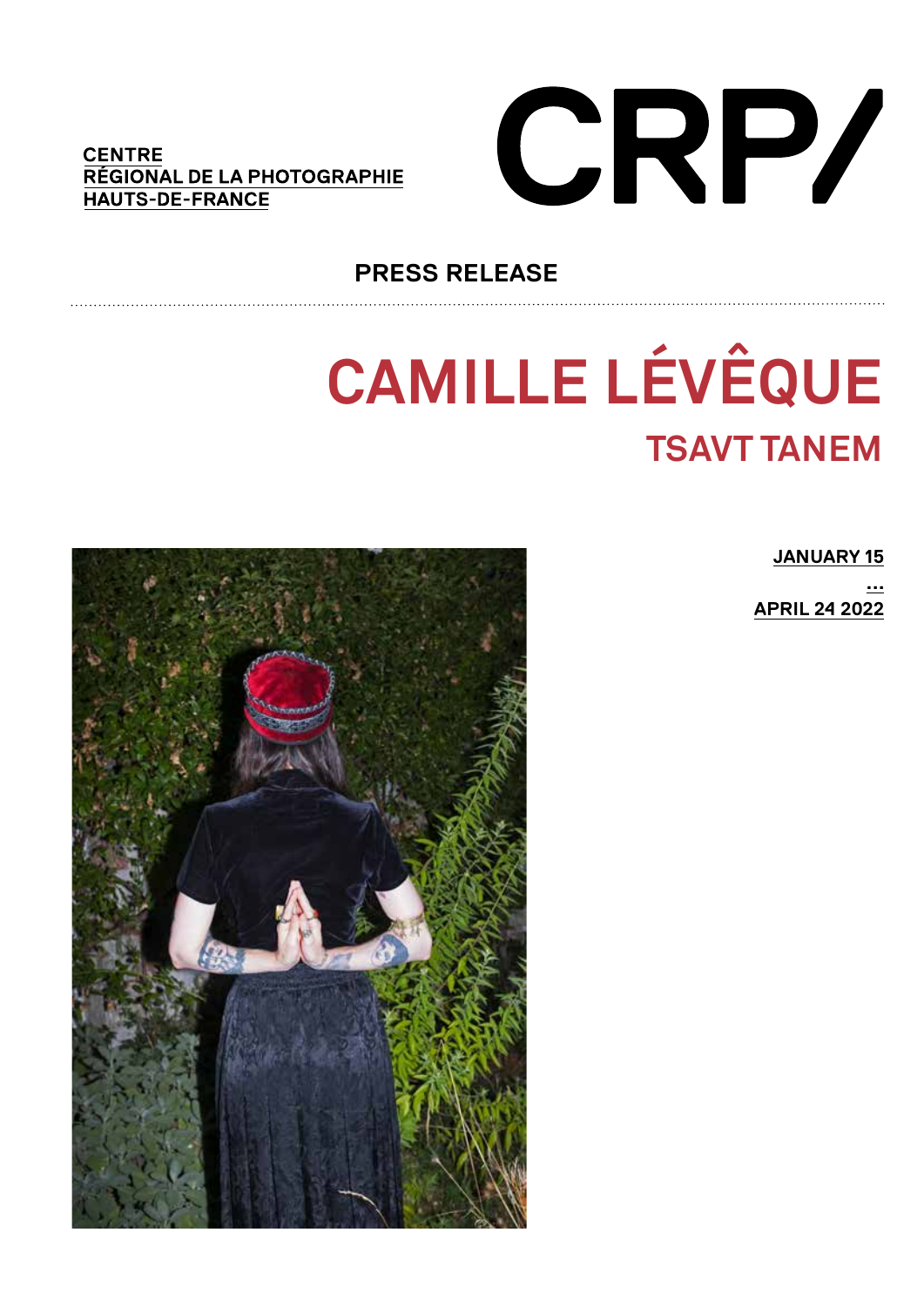**TSAVT TANEM** january 15 ... april 24 2022

**Opening**

saturday january 15 / 12.30 pm in the presence of the artist.

#### **Press Contact**

Juliette Deschodt communication@crp.photo + 33 [0]3 27 43 57 97

#### **CRP/ Centre régional de la photographie Hauts-de-France**

Galerie de l'ancienne poste Place des Nations 59282 Douchy-les-Mines / France

#### **www.crp.photo**

Find us on facebook, twitter and instagram @crpnord

#### **Free admission**

tueday . . . friday 1pm . . . 5pm saturday / sunday / public holidays 2pm . . . 6pm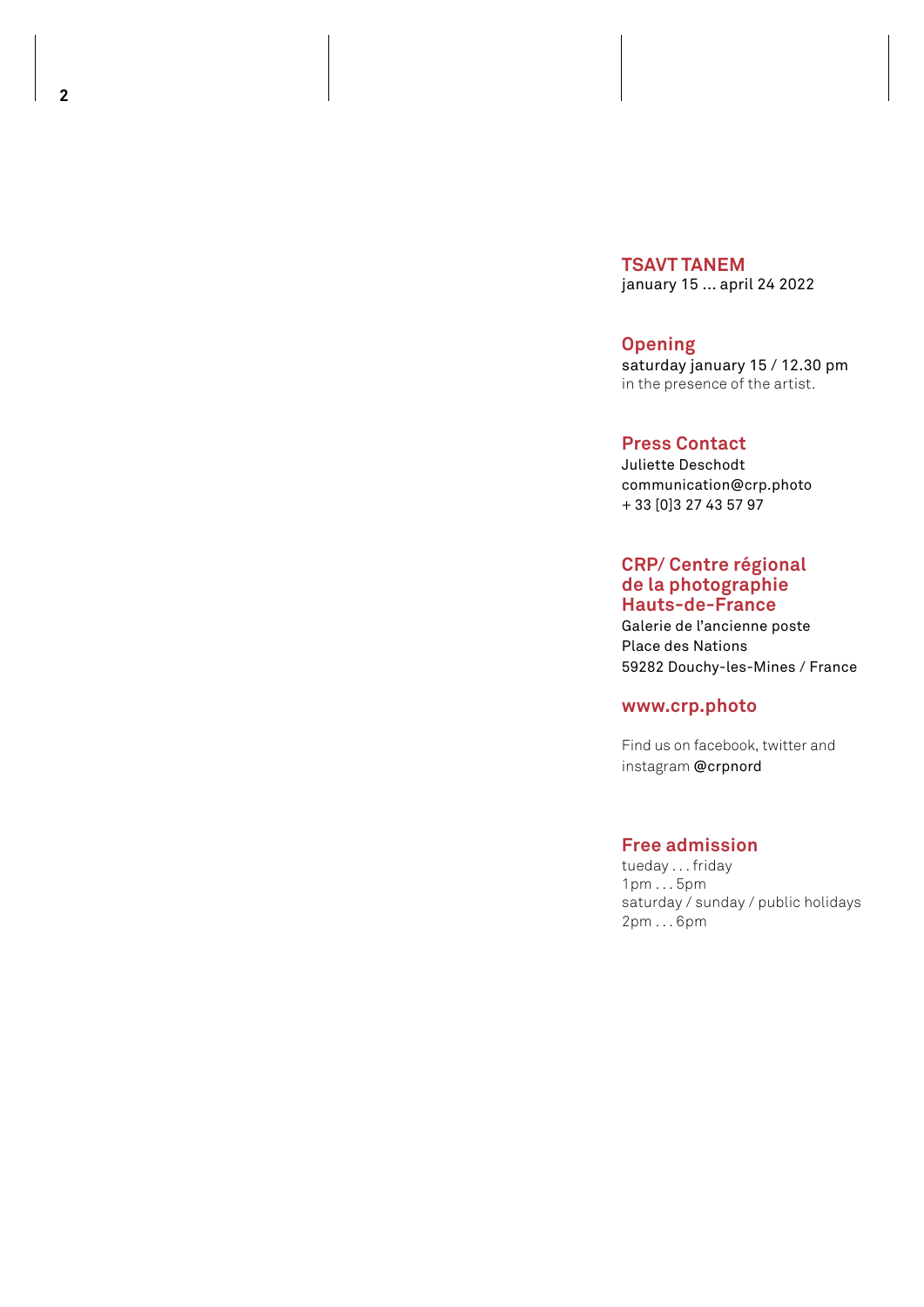To kick off its 2022 program, the CRP/ is presenting an unseen exhibition of the latest series by French visual artist Camille Lévêque.

Camille Lévêque draws from her Armenian roots to build layered work in which archive images enter into dialogue with her own photographs. Created either here or there, they explore the artist's personal and complex relationship with Armenia. The fantasy fed by family stories is confronted with reality to raise discussions that go beyond the nucleus of the Armenian diaspora. Her fragmented approach attempts to reconstruct and give visibility to a kind of archaeology of identity.

Surrounded by models that share her origins and her fundamental questions, Camille Lévêque establishes her own narrative—an individual mythology generated by the muddled feeling of attraction / repulsion, symptomatic of her dual culture. In her installations, she deconstructs ways of representing the Armenian woman, diverting traditional dress in order to better break the imposed codes.

#### **TSAVT TANEM**<sup>1</sup>

*If you take away our pain, what is left of us?*

The generation of Armenians to which I belong—born in France, grandchildren of survivors of the 1915 genocide—has established two extreme poles based on its heritage: adoration and rejection. Though opposites, these two reactions are similarly passionate and inspired by fantasy and pain. Belonging to the Armenian diaspora means carrying the weight of the past, made heavier by the Turkish government's failure to recognize the Armenian genocide. This prevents the whole community from mourning and turning the page.

In the course of my trips between Armenia and France, and during my conversations, I have noticed fears that recur, frustrations or desires that are common among the young people with whom I have spoken and begun to share my questions:

How do we represent our individual and collective identity?

If Turkey could bring itself to recognize the 1915 genocide, would that drastically change our relationship with our history and memory? Is the notion of trauma hereditary?

With the resumption of war in September 2020, can we envisage a future without historical recurrence and imagine our identity without fear of persecution? How much fantasy and fiction is there in stories recounted from generation to generation and distorted over time, and how does one break out of the selfrepresentations with which our community shackles us? And beyond the Armenia-Turkey case, does this research echo other recent or old diasporas on the European continent, which include many individuals from a wide variety of backgrounds? How can one's own story be connected with other stories? How can they be inter-recounted to create a common, communicable work in which

1. '*Tsavt Tanem*' is a popular expression in Armenia that literally translates as "*I take away your pain*". It is commonly used in various contexts to indicate understanding or empathy.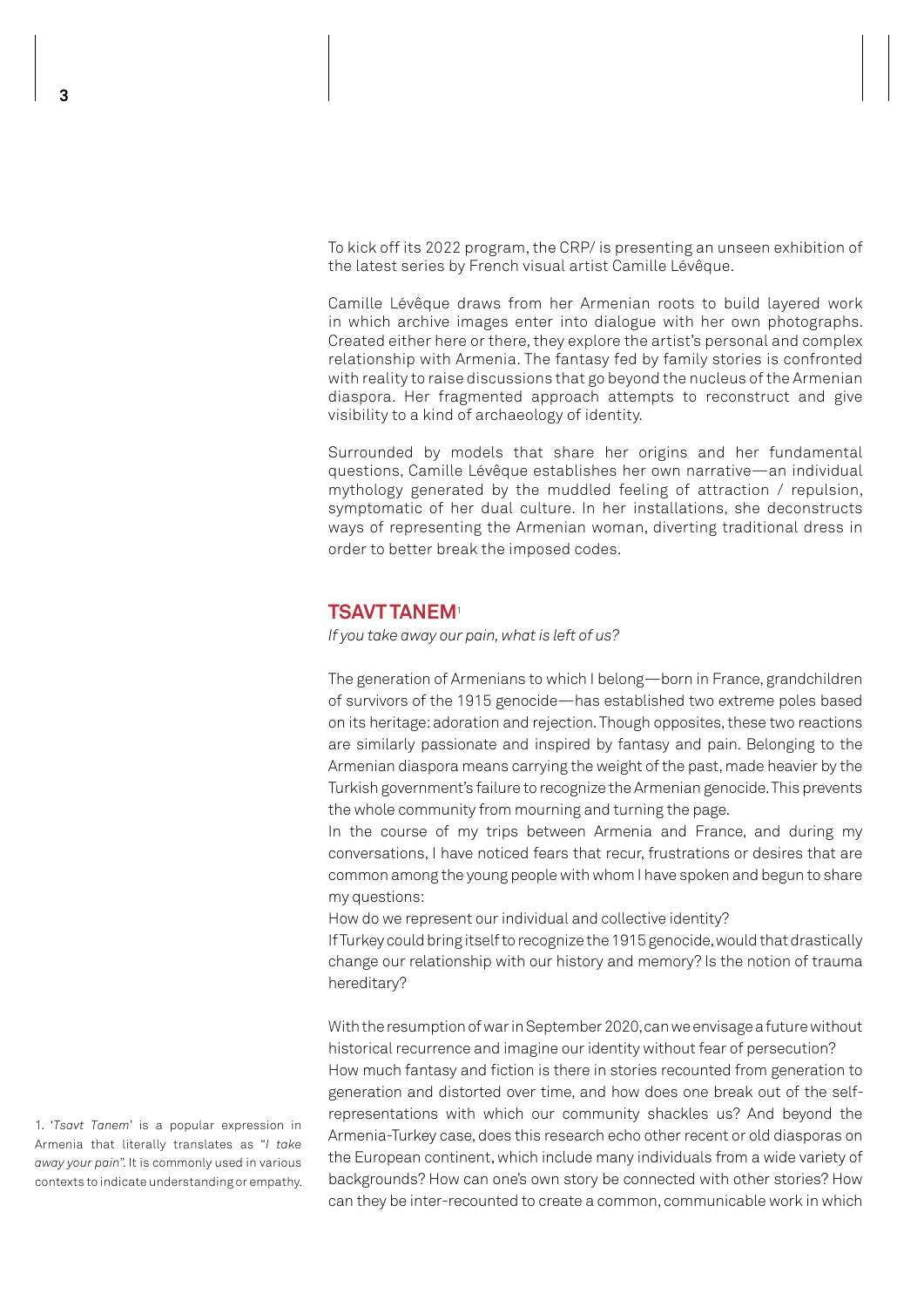others could recognize themselves?

Taking as a point of departure the genealogical tree as crumbly map, my aim is to reinvent family history in a speculative narrative. The notion of individual mythology makes it possible to articulate this new kind of album, which has a fluid form.

Through the prism of the maternal link, which makes possible the journey from these origins into my family history, I examine the epigenetic imagination in the transmission of trauma, and seek to establish or dismiss constants in cultural transmission patterns within the family. Whether casual reductionism, or real intergenerational traumatic marking, I question genealogical transmission, taking a distinctly sociological approach in my way of angling my research, and in the form my works assume.

Wishing to develop a practice I have already initiated, revolving around memory representation, the diaspora, and the transmission of these stories, I am presenting this protean research into the notion of identity (or identities) for immigrant descendants.

Using archives, studio photography, and the reconstruction of friends' stories, I seek to free myself from the traditional documentary use of photography. Instead of capturing truth, I view the use of photography as the construction of personal narratives made of evocative images. Emphasizing eyes (or their absence), I place vision, perception and perspective at the center my story. Closed, they reveal another point of view on the shared story, now made up of reminiscences and fantasy.

Reality always being more complex than its representation, here I sketch the beginnings of an approximate scenery, made up of memories and dreams, in which experiences other than my own confront each other, contradicting or reaffirming each other, and attempt to understand whether it is our history that defines us, or we who define it.

Going back and forth between past and present, reality and fiction, I strive to represent the plural identity of children of the diaspora, who carry within themselves a memory made up of constantly negotiated images.

**Camille Lévêque**, artist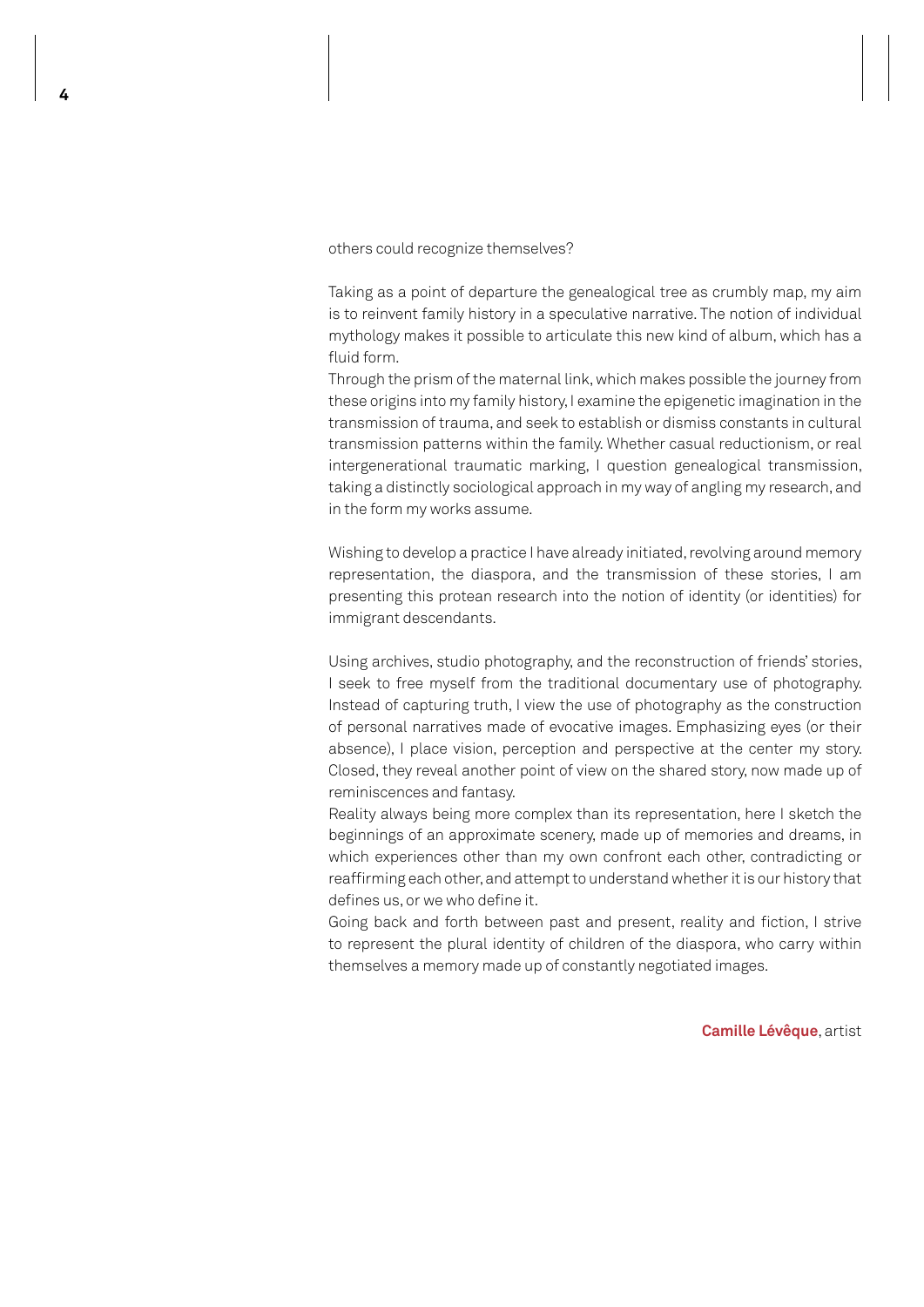## **Camille Lévêque**

Born in 1985 in Paris.

Camille Lévêque is a self-taught visual artist whose practice mixes photography, collage, textile work, video and installation.

She worked making reports for the UNHCR in Armenia, and was an editorial assistant for Magnum Photos in Paris, before concentrating on her practice as a photographer, editor and graphic designer. She is the founder of the LIVE WILD collective and co-founder of the publishing house ORPHEUS STANDING ALONE.

Since 2014, she has been experimenting with notions of anonymity, authorship and identity through the LIVE WILD collective, in which she works under seven different names—her own and six aliases.

Through different constructed works and aliases, she questions the importance of the figure of the artist in the development of their practice and career.

While constantly developing her practice, she essentially explores the notions of memory, identity and privacy, making the family a cornerstone of her analysis.

Essentially working on the recontextualization and decontextualization of archives, she strives to illustrate the idea of memory, its impact on the present and future, its boundaries and erasure, as well as distortions of perception linked to the passing of time.

Having a strong interest in the notion of family mythology, her research starts from an individual perspective in order to confront a collective field, thus building a conversation around the importance of memory in hereditary history and in our relationship with reality.

The photographic object becomes an excuse to question our ability to exchange, perceive and document truth, or, conversely, to distort it to our advantage and reinvent ourselves.

By pushing the boundaries of the medium, she plays with the past in a way, trying to find a new approach to autobiography, whether at the individual or collective scale.

She has won a number of prizes including the Prix Picto / Métiers d'art (FR), Spotlight Award (UK), Vence Award for Contemporary Photography (FR), Fotografia Europea Award (IT), Emerging Talents (IT), Debuts (PO), Prix Maison Blanche (FR).

She was a finalist for the HSBC Prize for Photography (FR), the Prix Résidence BMW (FR), the C/O Berlin Talent Award (DE), the New Vanguard (US), Voies Off Arles (FR), the PhMuseum Grant (IT), and the International Festival of Fashion, Photography and Fashion Accessories (FR).

http://camilleleveque.com

http://www.thelivewildcollective.com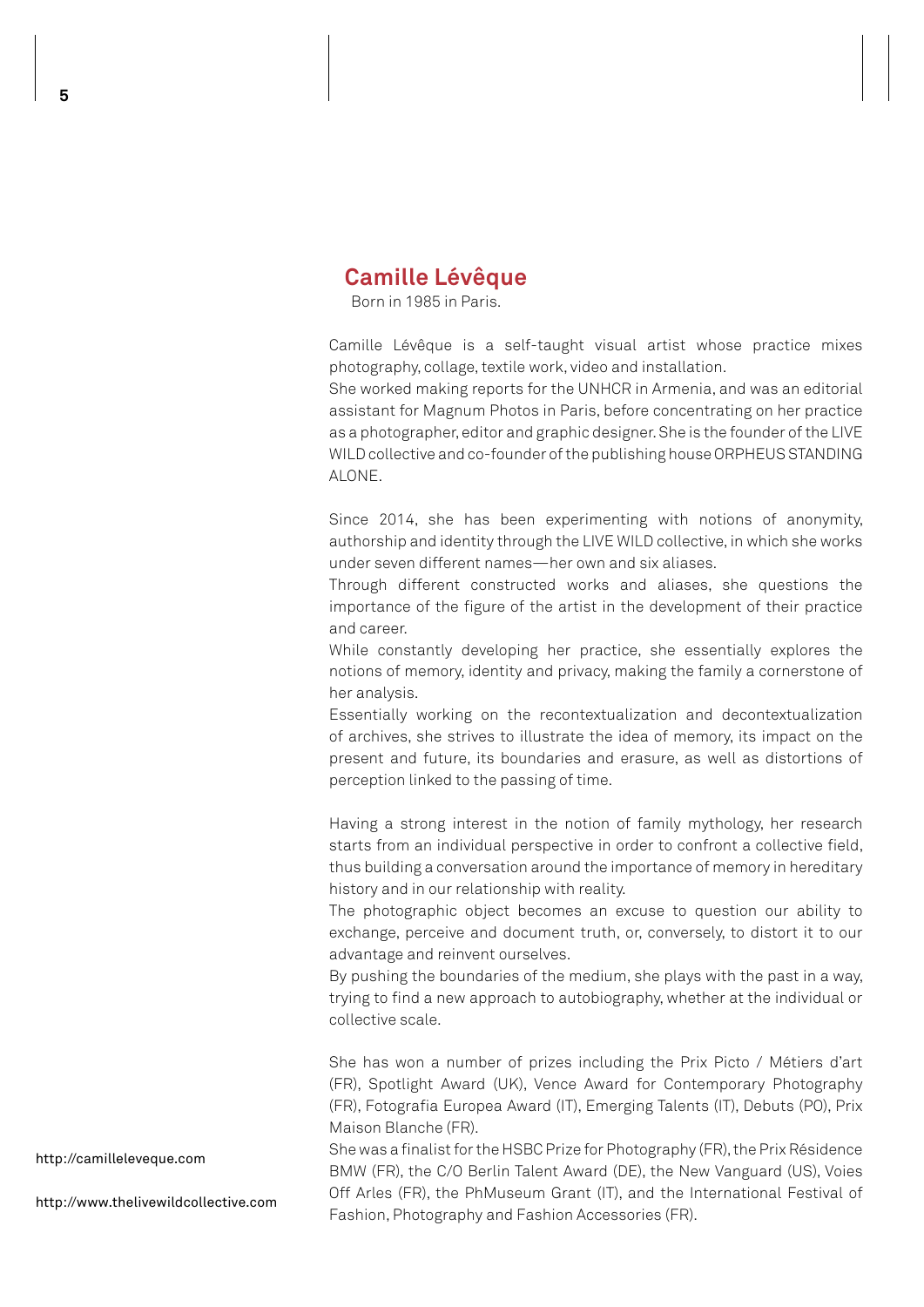Her work can be found in collections at the La Villa Noailles, the Frac MÉCA, the Collection départementale d'art contemporain de la Seine-Saint-Denis (FR), the Picto Foundation (FR), the Orestiadi Foundation (IT) and the Palais Galliera (FR), and it has been regularly exhibited internationally at institutions such as the Mattatoio (IT), the Fondation Fiminco (FR), the Museum of Modern Art (RU), Aperture Gallery (US), Red Hook Labs (US), UNSEEN (NL), MOCA (UA), Fondazione Fabbri (IT) and Le 104 (FR). Her work has been presented in publications such as *Le Monde, Libération, Foam Magazine, Dazed and Confused, Internazionale, GUP, The Irish Times, Freitag*, and *El País*.

She has lived and worked in Turkey, Armenia and the United States, and is currently based in the Paris region.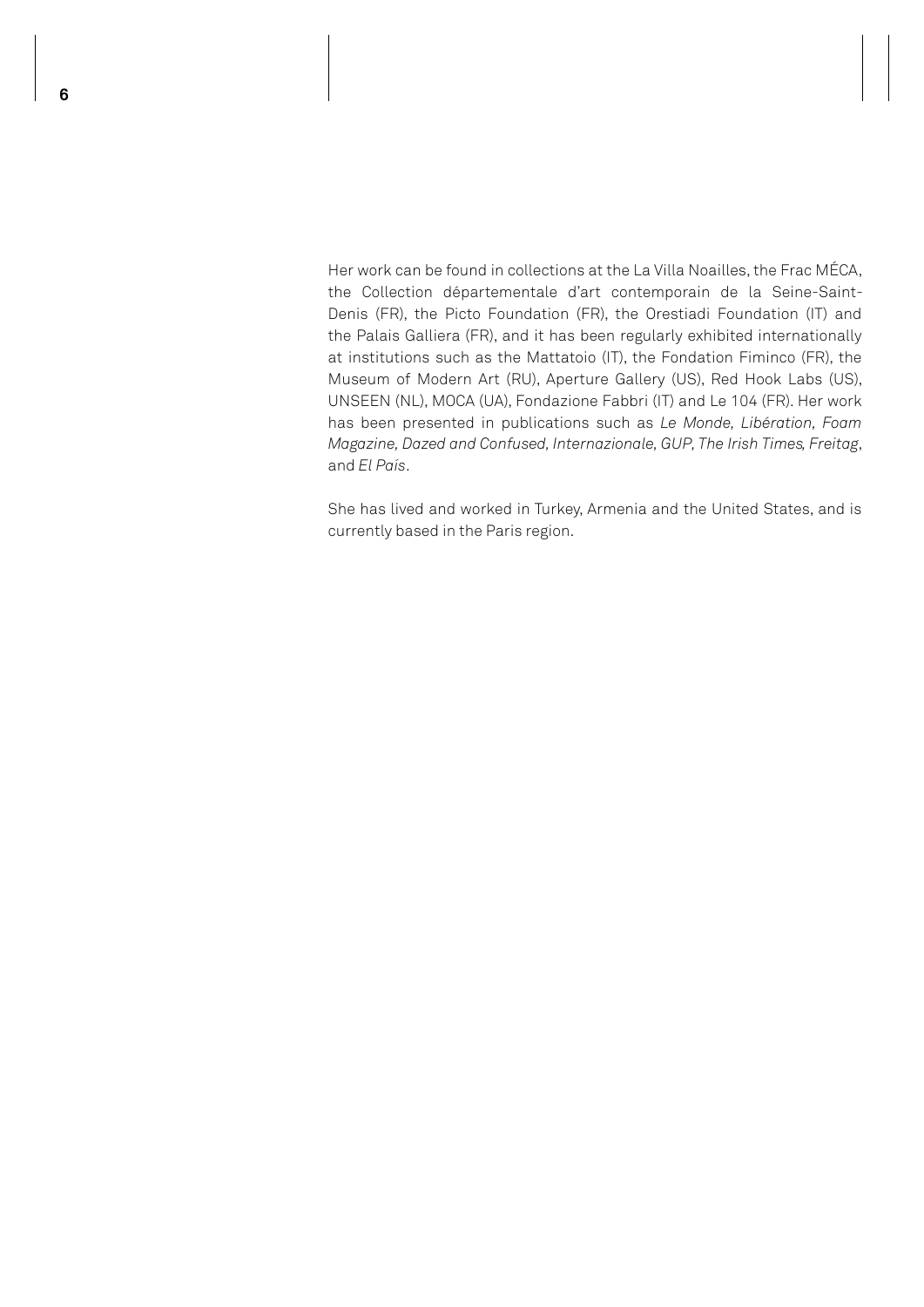



First page

*There's no looking backwards,*  Ivry-sur-Seine © Camille Lévêque

*Anthony*, Ivry-sur-Seine, 2020 © Camille Lévêque

 $\rightarrow$ Surp Gayané, 2019 © Camille Lévêque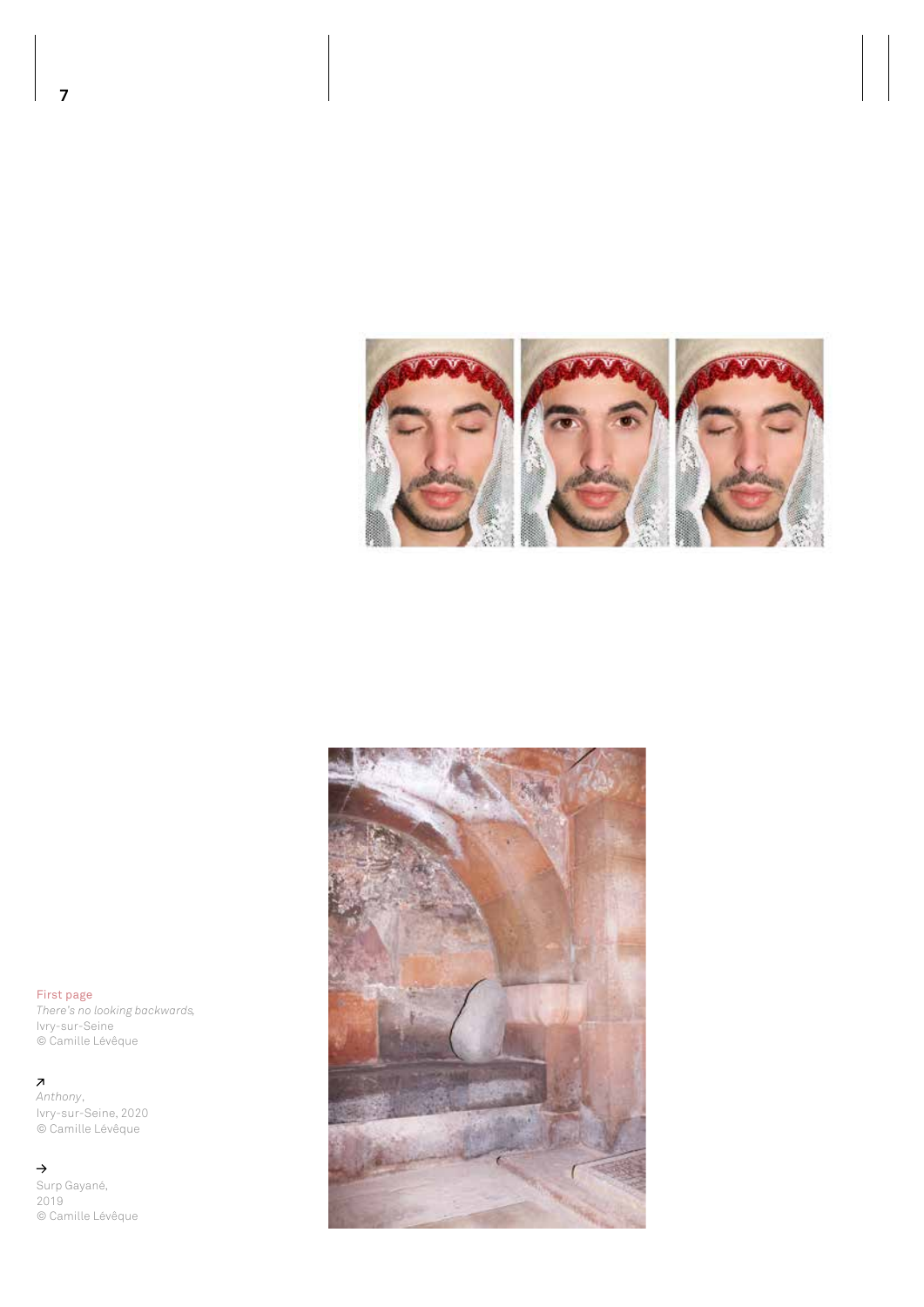



*Eva*, Ivry-sur-Seine, 2019 © Camille Lévêque

#### $\rightarrow$

Areni, 2019 © Camille Lévêque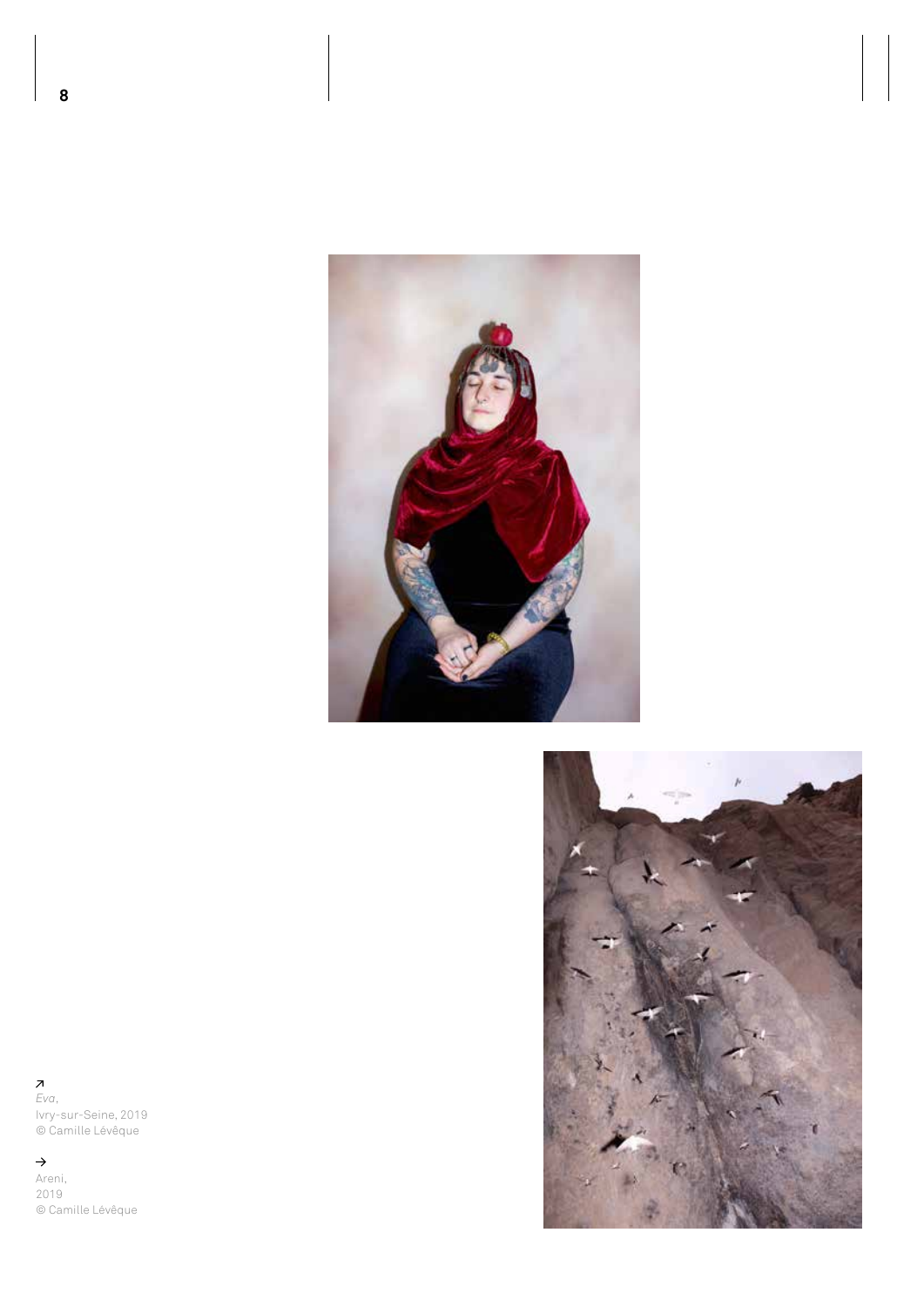



**7**<br>Garni, 2019 © Camille Lévêque

 $\rightarrow$ *The caregiver and the patient* © Camille Lévêque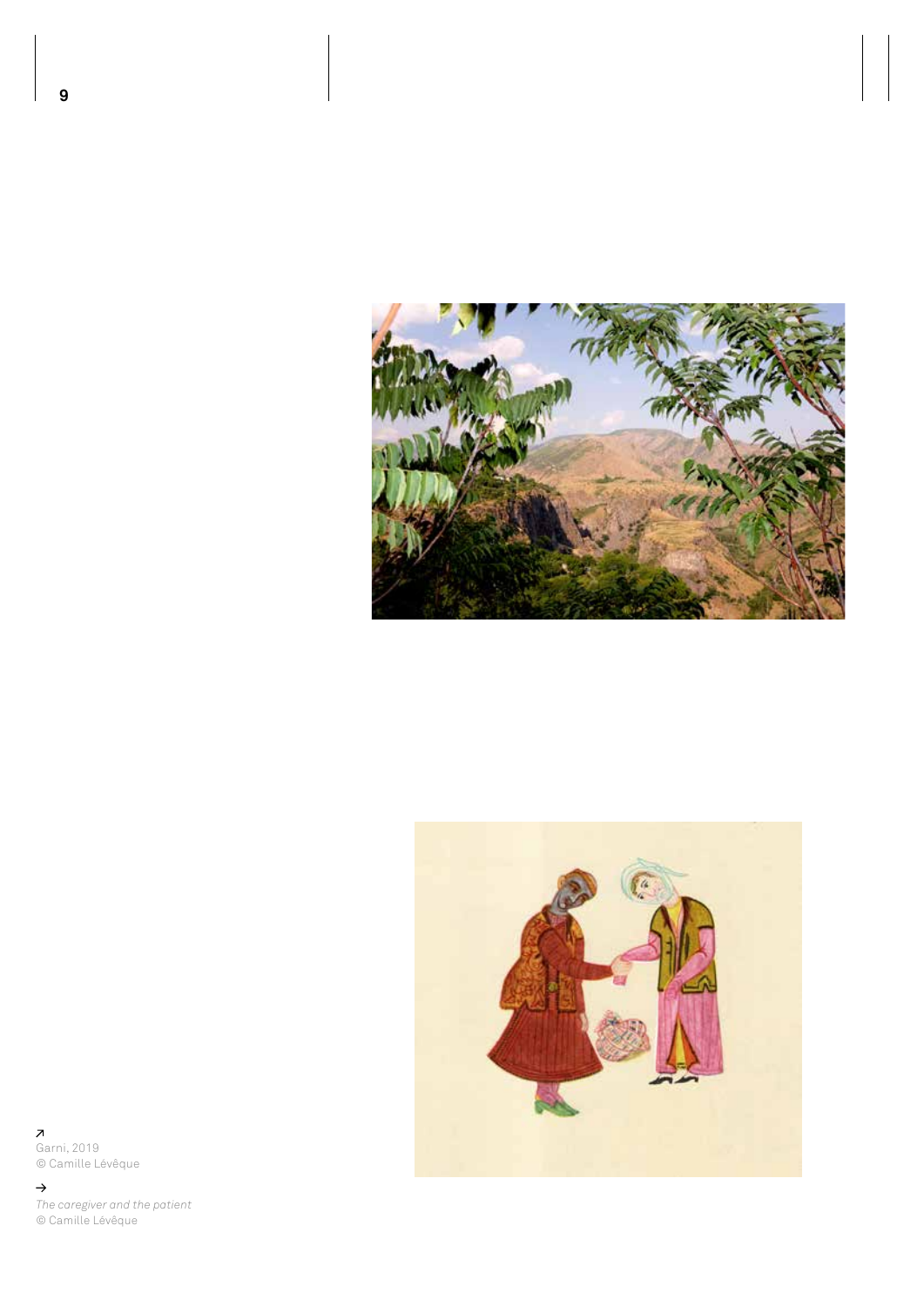# **The CRP/**

The CRP/ Centre régional de la photographie based in Douchyles-Mines develops art centre missions in the field of photography and contemporary images.

Founded in 1982, the CRP/ grew out of a collective of photographers who came from the photo club of the Usinor Denain Work Council. As a mobile association at the time, the CRP spent four years developing exhibitions and organising photography competitions. In 1983, in connection with its photographic commissions and its production of works, the Ministry of Culture recognised the CRP/'s art library, which became the first of its kind in France in the field of photography. In 1986, the CRP/ moved in to a former post office made available by the town of Douchy-les-Mines, and in 1991 the Ministry of Culture recognised it as a national art centre.

As a centre that supports creativity, at the outset it developed a project to commission works linked with its territory: the Mission Photographique Transmanche (1988 to 2006), which lay the foundations of its collection. This has since been supplemented through the art centre's programme and productions. The CRP/ is one of the few art centres endowed with a collection directly linked to its own production activity.The CRP/ collection currently contains almost 15,000 works, with an art library offering the public over 500 works that may be borrowed. Linked to its significant publication activity, it also has a document collection of over 9000 books.

 The CRP/'s activities include creative support, research, production, distribution and mediation, all of which is developed in a region that is marked by its industrial past, an area that showed a very early commitment to culture.Today the CRP/ is a place of experience transmission, awarenessraising, mediation and training in the field of images, with a transregional and national reputation.

The CRP/'s artistic and cultural vision, endeavours to be forwardlooking, encouraging young artists through its research and support mission, keeping in mind the regional history of images to which its collection testifies. It is regionally rooted while also giving attention to other art scenes abroad, through invitations to artists who come and shift or renew visitors' perceptions of their history and region, and provide access to other cultural and societal issues in the world.